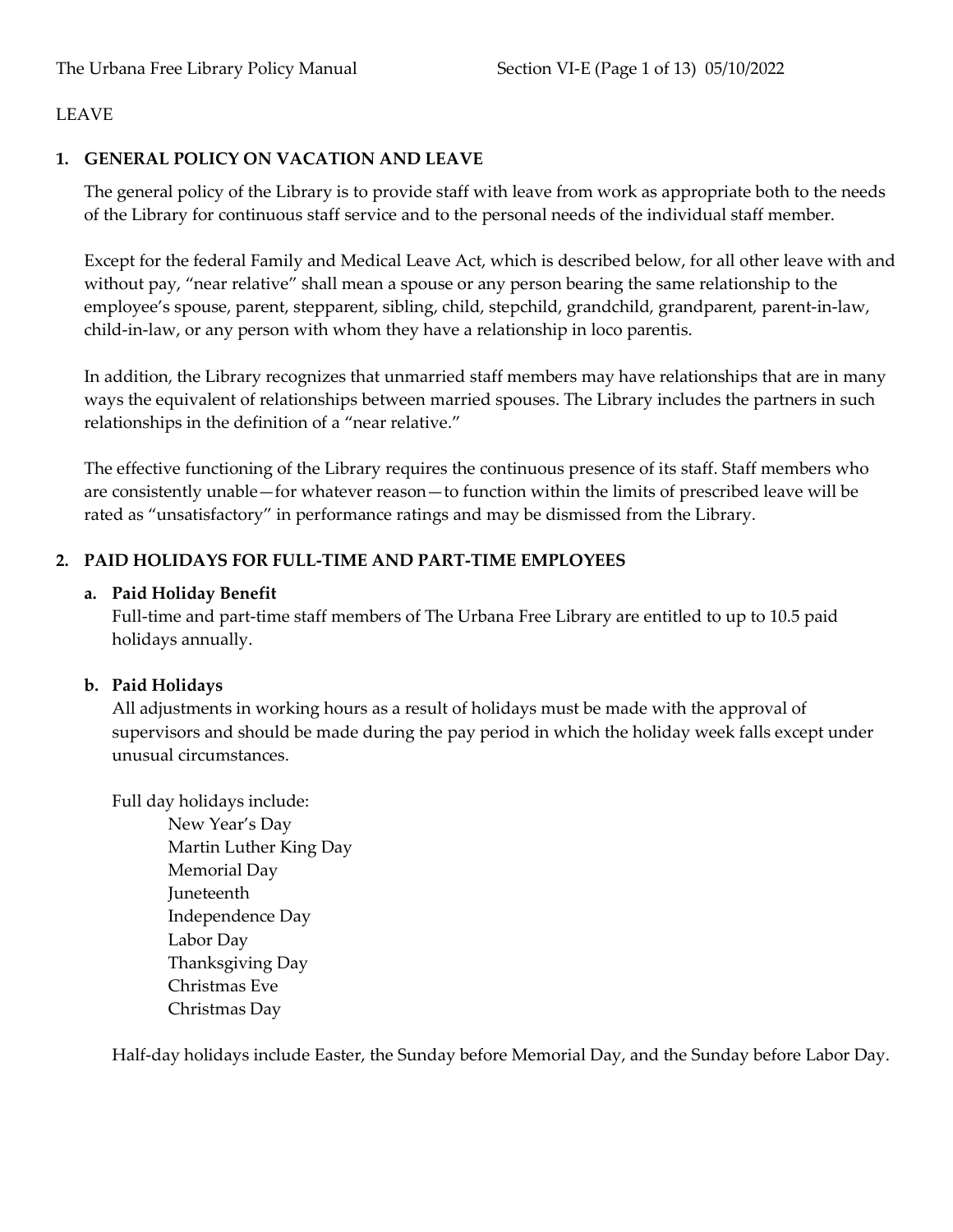# **c. Pro-Rated Holidays for Part-Time Staff**

The total time that a full-time employee receives for holidays is 10.5 days. Part-time employees working between half and full time receive proportionate time. Part-time employees do not receive additional paid holiday leave for additional, "hourly" hours worked.

# **3. PAID VACATION FOR FULL-TIME AND PART-TIME EMPLOYEES**

# **a. Paid Vacation for Full-Time and Part-Time Staff**

Annual paid vacation is granted only to full-time and part-time employees. The amount of vacation allowance varies according to pay grade, longevity, and full-time/part-time status of the employee. Employees who move to a higher pay grade but lower wage step will continue to accrue and advance from their current vacation step until they reach vacation Step 10.

| PAY GRADES (positions 20-40 hrs/wk) | BASE hours STEP 1 STEP 2 STEP 3 STEP 4 STEP 5 STEP 6 STEP 7 STEP 8 STEP 9 STEP 10 Summary |     |     |     |     |     |     |     |     |     |                                                            |
|-------------------------------------|-------------------------------------------------------------------------------------------|-----|-----|-----|-----|-----|-----|-----|-----|-----|------------------------------------------------------------|
| Pay Grade 36 - Exec Dir             | 160                                                                                       | 160 | 160 | 160 | 160 | 160 | 168 | 176 | 184 | 192 | 200 160 hour vac base, longevity to 200 hours (steps 6-10) |
| Pay grade 30 - 35                   | 120                                                                                       | 128 | 136 | 144 | 152 | 160 | 168 | 176 | 184 | 192 | 200 120 hour vac base, longevity to 200 hours (steps 1-10) |
| Pay grade 14 - 29                   |                                                                                           | 88  | 96  | 104 | 112 | 120 | 128 | 136 | 144 | 152 | 160 80 hour vac base, longevity to 160 hours (steps 1-10)  |

# **b. Amount of Paid Vacation Time**

# **c. Crediting of Paid Vacation Time**

Vacation leave, measured in hourly allotments, is credited to each eligible employee during each biweekly pay period. Vacation leave is determined by multiplying the staff member's normal allotment of vacation leave per hour worked by the number of hours worked during the pay period. Hourly work done in positions other than an employee's part-time position does not qualify for additional vacation leave.

# **d. Maximum Accrual of Paid Vacation Time**

The annual vacation allotment is the maximum that may be accrued, unless, because of Library scheduling, an employee is unable to avoid accruing excess vacation time, or because an employee, with the written approval of the Executive Director, is accruing excess vacation time for a specific planned absence.

# **e. Working for the Library While Taking Vacation Leave from the Library**

Employees doing both part-time and hourly work may not elect to take vacation time from their parttime jobs in order to do additional hourly work, nor may they be compensated in cash for unused vacation time except at the termination of employment.

# **f. Scheduling Vacation Time**

All vacation times must be arranged in advance with the supervisor concerned. The Library tries to approve the vacation times requested by individual staff members, but it reserves the right to insure that vacations are taken at times convenient to the Library. Supervisors are specifically instructed not to grant employees vacations that will leave units too short-staffed to function effectively.

Vacations must be taken in multiples of quarter hours.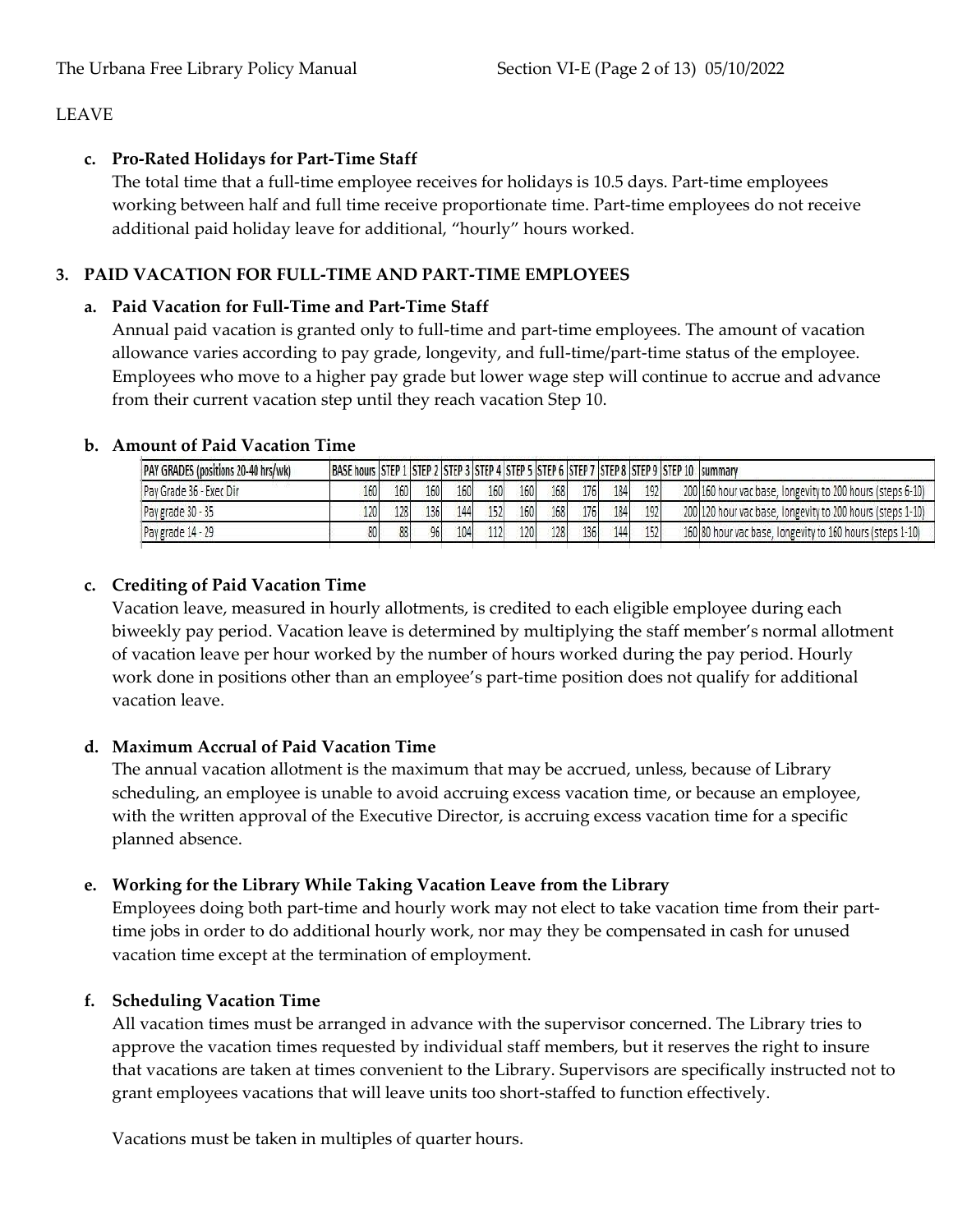Holidays falling within a vacation period do not count as vacation days.

Each scheduled hour of work missed is an hour of vacation taken.

# **g. Taking Vacation in Excess of Accrued Amounts**

The Library's Executive Director may, under special circumstances, approve an employee's carrying a small negative balance of accumulated vacation leave. Normally this occurs only under a preemployment agreement, when a new employee has a prior vacation commitment that requires more time off than can be accumulated by the time the vacation begins. If such an employee leaves the Library with a negative balance of accumulated vacation leave, the appropriate amount is deducted from the employee's final paycheck.

# **h. Terminal Leave**

Terminal leave consisting of vacation time accrued as of separation is paid, provided that the employee was not dismissed during the six-month probationary period, if applicable. Terminal leave (vacations) is paid to the nearest quarter hour.

# **4. PAID SICK LEAVE FOR EMPLOYEES**

# **a. Purpose of Paid Sick Leave**

The Library provides sick leave for that sole purpose, not as a benefit to be taken as a matter of course. The use of sick leave is therefore limited to cases of actual illness and to other limited purposes as provided in these policies.

# **b. Amount of Paid Sick Leave**

All full-time employees are credited with a total of 96 hours of sick leave annually. Part-time and hourly employees are credited with sick leave in proportion to the percentage of full-time work they perform.

# **c. Crediting of Paid Sick Leave**

Sick leave, measured in hourly allotments, is credited to each employee during each biweekly pay period.

Sick leave is determined by multiplying the staff member's normal allotment of sick leave per hour worked by the number of hours worked during the pay period. Hourly work done in positions other than an employee's part-time position does not qualify for additional sick leave.

# **d. Maximum Accumulation of Paid Sick Leave**

Sick leave may be accumulated by full-time employees to the maximum stipulated by IMRF rules and proportionately by part-time employees, on the basis of their regularly-scheduled part-time hours. Hourly employees may accumulate sick leave to a maximum of 38 hours.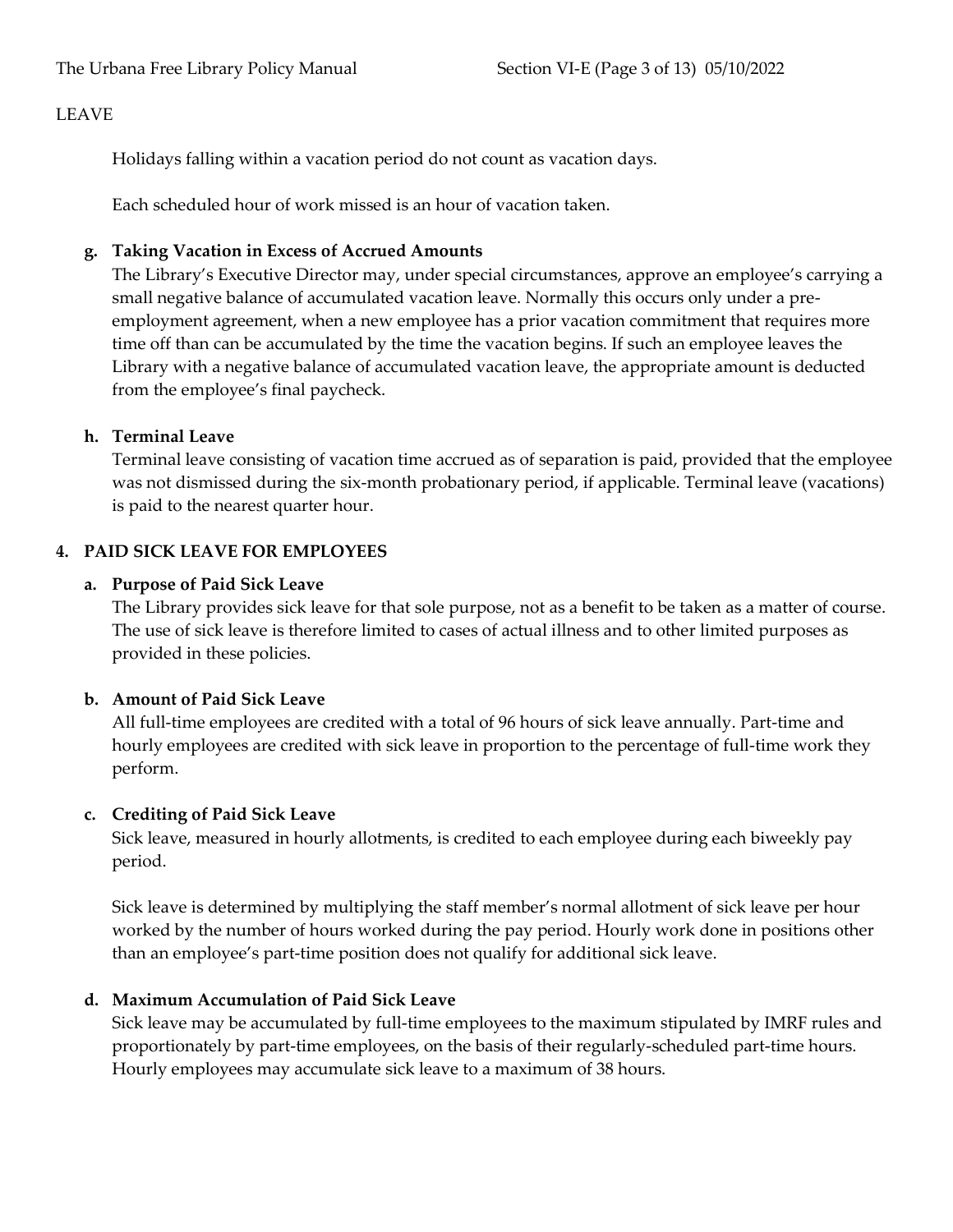# **e. Uses of Paid Sick Leave**

Sick leave may be used for trips to the doctor for medical treatments when time cannot be arranged outside the working schedule. Sick leave is deducted on a quarter-hour basis and each scheduled hour of work missed is an hour of sick leave taken.

When staff members are taking sick leave, they should notify their supervisors as soon as possible, and before their scheduled work times.

Sick leave may also be used to provide personal care for "covered family members." "Personal care" includes the following:

- Activities to ensure that near relatives' basic medical, hygiene, nutritional, or safety needs are met, or to provide transportation to medical appointments, for near relatives who are unable to meet those needs themselves; or
- Being physically present to provide emotional support to near relatives with serious health conditions who are receiving inpatient or home care.

"Covered family member" means an employee's child, stepchild, spouse, domestic partner, sibling, parent or parent-in-law, grandchild, grandparent, or stepparent.

Sick leave also may be used as additional parental leave by benefited staff those employees who are eligible for such leave. Use of sick leave for this purpose may be for a period of up to 28 consecutive calendar days after paid parental leave is exhausted during the first 12 months following a birth or adoption of a child. It may not, however, be used for child care. If birth complications occur, or if an adopted child is not healthy, the 90-day limit may be extended. See Section VI-E-5 for information about paid parental leave for benefited staff.

The use of sick leave to help care for other family or household members who are not considered "covered family members" must be approved by the Executive Director, who will make decisions on the basis of extreme need.

Sick leave may also be used for bereavement leave, as specified in Section VI-E-6.

# **f. Taking Sick Leave in Excess of Accrued Amounts**

During the first six months of employment, a full-time employee who has not yet had the opportunity to build up sick leave may carry a negative balance of up to 48 hours of sick leave. A part-time or hourly employee may carry a proportionate negative balance. If an employee leaves the Library with a negative sick leave balance, the appropriate amount is deducted from the employee's final paycheck.

After the initial six months, staff members are expected not to be in arrears in sick leave.

# **g. Use of Other Paid Leave in Lieu of Sick Leave**

If a full- or part-time staff member has continuous need of sick leave above the level provided for by the Library, this leave is deducted from other leave banks in an order to be determined by Library Administration.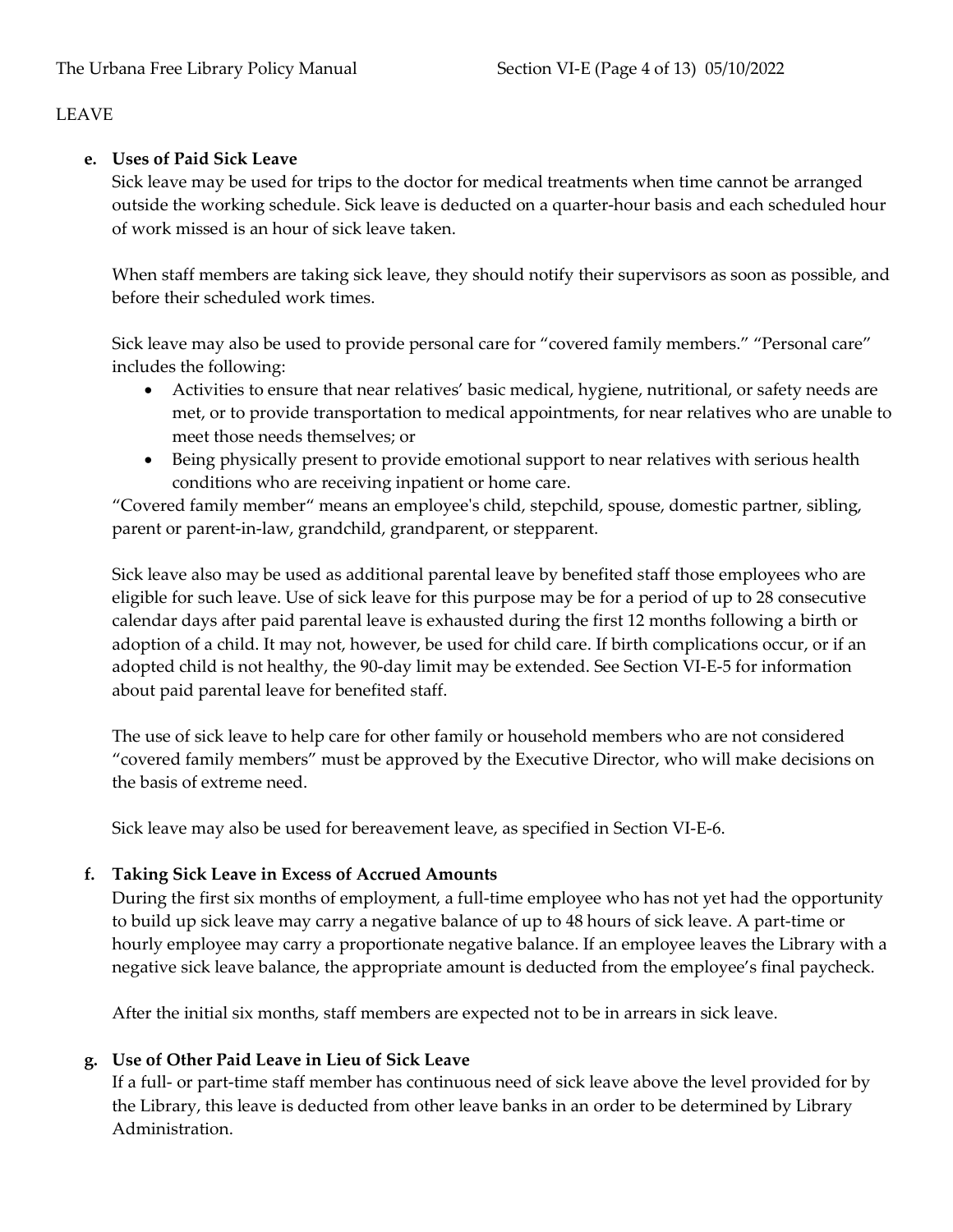# **h. Maximum Sick Leave**

With the exception of cases of parental leave, extensive personal illnesses, or care of immediate family members with serious health conditions, the Library expects all full- or part-time staff to limit total time off for illness and vacation to the combined total of annual sick leave, personal leave, and vacation leave.

# **i. Required Evidence of Illness**

No employee who has been absent for more than three consecutive days due to illness, injury, or health condition of the employee or covered family member shall return to work without first submitting a certificate signed by a licensed health care provider confirming the illness, injury, or health condition of the employee or covered family member.

# **j. Payment for Unused Sick Leave**

Accrued sick leave may not be taken as part of terminal leave, nor is it paid at the termination of employment. However, under IMRF rules, up to 1,920 hours of accumulated sick leave is credited to a full- or part-time employee's longevity at the time of retirement for the purpose of calculating retirement benefits.

# **k. Disability Pay**

IMRF disability pay is available to full- or part-time employees in accordance with IMRF rules.

# **l. Retirement Health Savings Plan**

Employees who are participating in the Library's Retirement Health Savings (RHS) Plan through the City of Urbana Vantage Care RHS Plan receive the full allotment, but return a portion of their accumulations each pay period in exchange for the Library's contribution to their RHS accounts. Fulltime employees who have a sick leave balance of 300-399 hours on July 1 return 1.67 hours/month (20/96 of their pay-period allotment) for the coming fiscal year. Those with a sick leave balance of 400- 499 hours on July 1 return 2.5 hours/month (30/96 of their pay-period allotment) for the coming fiscal year. Those with 500 or more hours of sick leave balance on July 1 return 3.33 hours/month (40/96 of their pay-period allotment) for the coming fiscal year. Part-time employees receive and return prorated amounts.

# **5. PAID PARENTAL LEAVE FOR FULL-TIME AND PART-TIME EMPLOYEES**

# **a. Purpose of Paid Parental Leave**

The purpose of paid parental leave is to enable the employee to care for and bond with a newborn or a newly adopted child(ren). The Library will provide up to 8 weeks of paid parental leave to full-time staff following the birth of an employee's child or the placement of a child with an employee in connection with adoption not connected to a marriage. Part-time employees are provided paid parental leave in proportion to the percentage of full-time work they perform as part-time employees. Paid parental leave will run concurrently with Family and Medical Leave Act (FMLA) leave, as applicable. Once paid parental leave time is exhausted, employees will be required to use their accrued sick time and vacation time. In this way, any paid time and any unpaid time will run concurrent with FMLA and be counted toward the 12-week allotment. In addition, employees will not receive more than 8 weeks of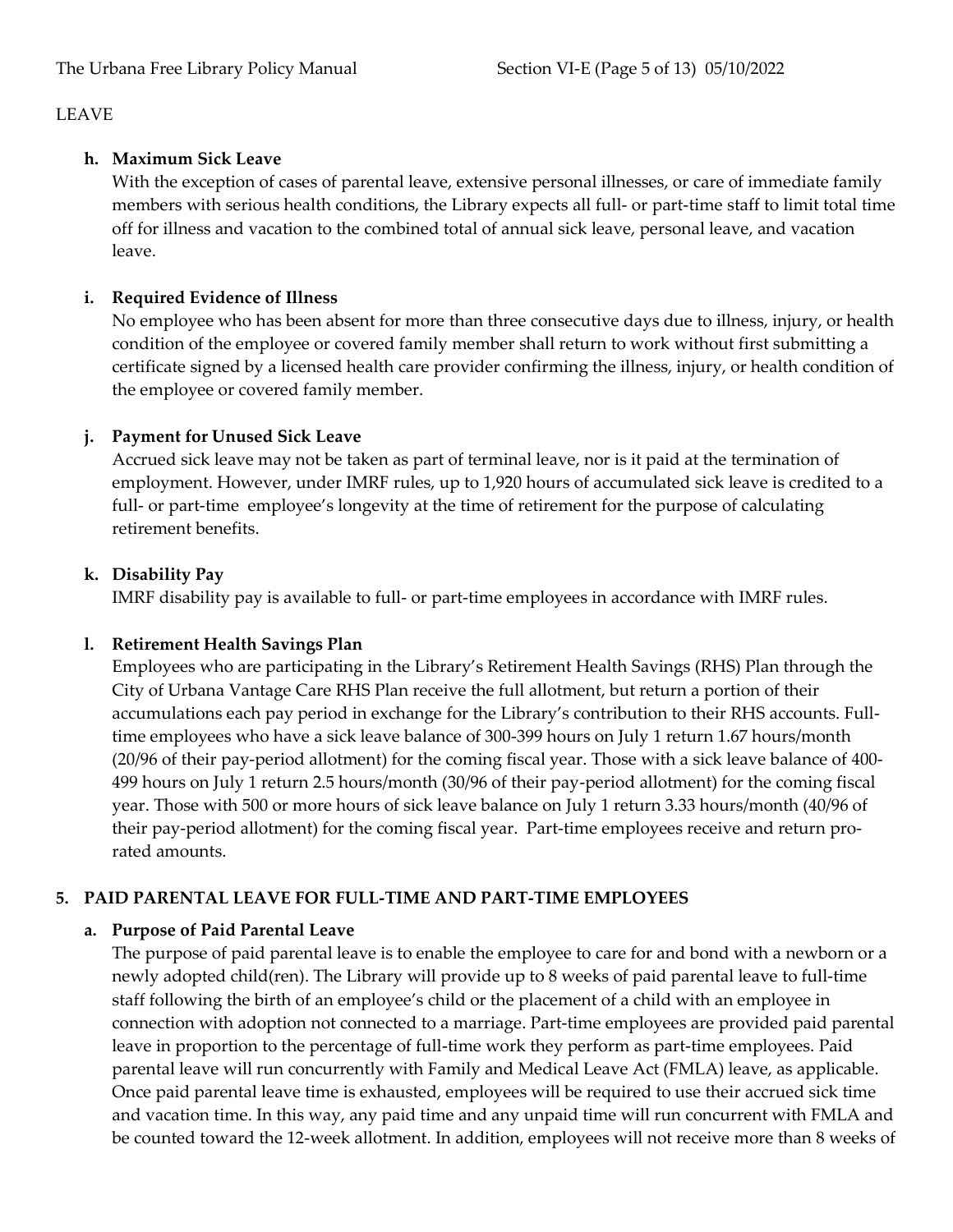paid parental leave in a rolling 12-month period, regardless of whether more than one birth or adoption event occurs within that 12-month time frame.

# **b. Eligibility**

Full- and part-time employees who work an average of no fewer than 20 hours/week and who have worked for the Library for at least one year prior to using the benefit are eligible for paid parental leave. The leave begins with the birth or placement of the child(ren). The Executive Director may grant an earlier start as the conditions of the pregnancy or adoption warrant. The Leave must end within the 12 months immediately following the birth or adoption. Paid parental leave may be taken intermittently with approval from the Executive Director.

Unused paid parental leave may not be carried over to a time period following the 12 months after the birth or placement of the child(ren), and there is no payment of unused parental leave upon termination of employment.

### **c. Benefits**

The Library will continue to pay its portion of the cost of the employee's standard health insurance premium for employees who subscribe to health insurance through the Library while an employee is on paid parental leave. The employee must continue to pay their portion of the benefits. Contribution payments must be submitted by the first of the month in which coverage takes effect. Failure to make payments for more than 30 days may result in termination of coverage(s). In addition, if an employee does not return after parental leave, they must reimburse the Library for the employer portion of benefits paid during the leave. Paid parental leave cannot be used for child care.

# **d. Requesting the Leave**

If the need for parental leave is foreseeable, the employee must submit a leave request in writing to their supervisor and the Office Manager at least 30 days prior to the start of the leave in the form of a proposed schedule of leave to be taken. Where the need for leave is not foreseeable, the employee must submit a leave request in writing to their supervisor and the Office Manager as soon as practicable in the form of a proposed schedule of leave to be taken.

# **e. When Both Parents Are Eligible Employees**

Paid parental leave may be taken concurrently, consecutively, or intermittently within 12 months of the birth or placement of the child(ren). Each eligible parent is entitled to 8 weeks of paid parental leave.

# **6. PAID BEREAVEMENT LEAVE FOR FULL-TIME AND PART-TIME EMPLOYEES**

Full-time and part-time employees are entitled to up to 3 consecutive working days of paid bereavement leave following the death of near relatives or persons in their households. These employees are also entitled to up to 7 days of leave with pay (taken from their accumulated sick leave). If less closely related persons have died, or if employees wish more time with pay, they have the option of taking the time from their personal leave or vacation with the approval of their supervisors. The Library will be as generous as possible, while providing continuous staff service, in allowing unscheduled use of vacation, or leave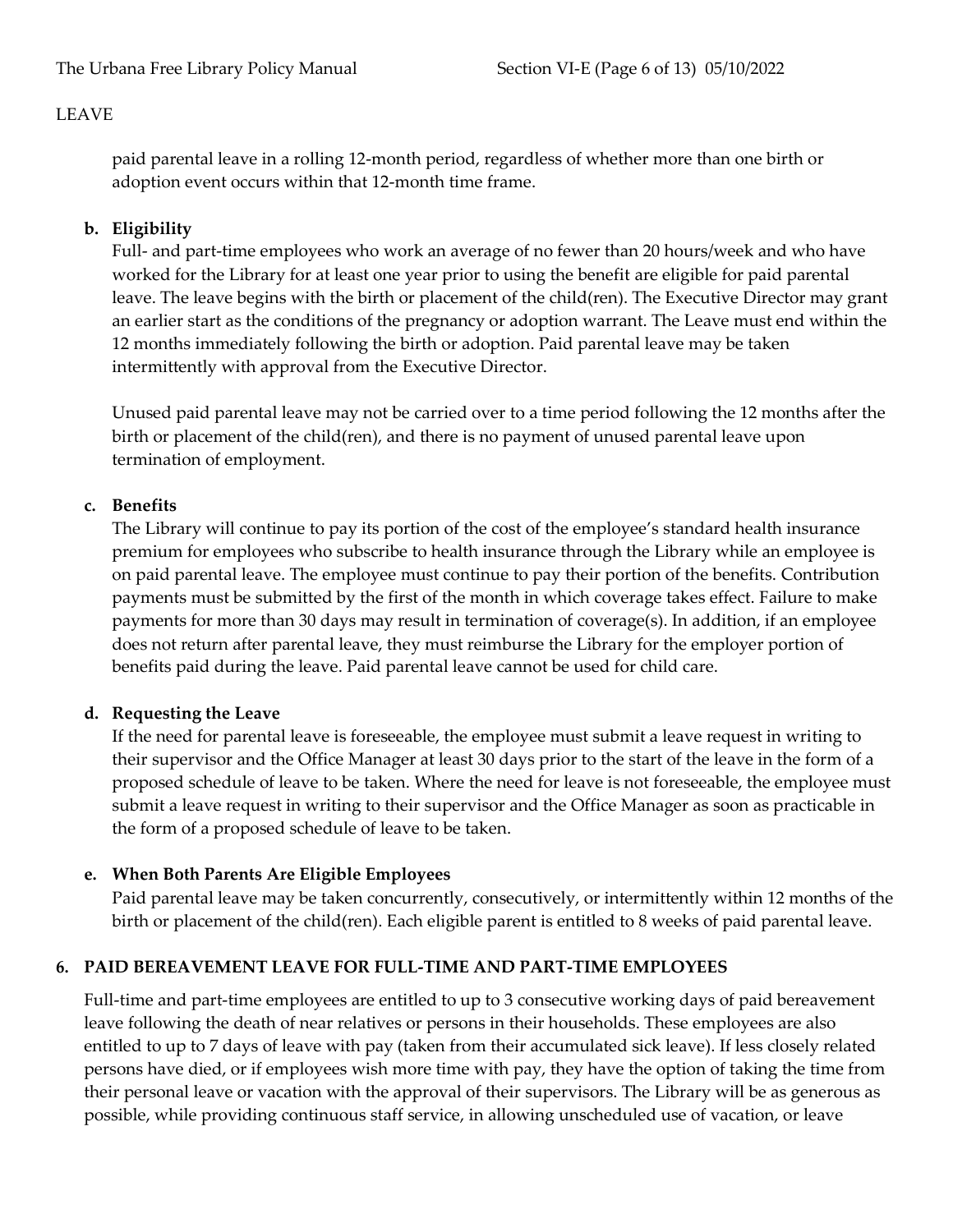without pay under these circumstances. The Library reserves the right to require documentation of the funeral or service.

# **7. PAID JURY DUTY LEAVE FOR FULL-TIME AND PART-TIME EMPLOYEES**

The Library will not request exemption from jury duty for its staff members, unless, in rare cases, schedule difficulties should make it advisable for the Library to ask that the staff member be excused.

Full-time and part-time staff members who are called for jury duty or as witnesses are entitled to leave with pay for such duty. Employees will turn over to the Library all jury pay and work in the Library any portion of their regular work weeks not spent on jury duty. Employees may retain any mileage payments for jury duty.

# **8. PAID EDUCATION LEAVE FOR FULL-TIME AND PART-TIME EMPLOYEES**

Education leave with pay is granted to Library employees taking courses or workshops or attending conferences at the request of the Library. The time granted may include the time spent at the class or workshop or conference, plus travel time.

If employees wish to take courses of their own choosing, the Library will do its best to rearrange work schedules to make this possible, particularly when the courses are relevant to the employees' work at the Library. With the approval of their supervisors, employees may use their accumulated vacation time for their classes. The Library reserves the right, however, to deny employees time off to take classes if the resulting changes in schedules would work a serious hardship on the Library or on other employees of the Library.

# **9. PAID PERSONAL LEAVE FOR FULL-TIME AND PART-TIME EMPLOYEES**

# **a. Amount of Paid Personal Leave**

Personal leave in the amount of 24 hours per year is granted to each full-time employee. Part-time employees are granted prorated amounts of personal leave on the basis of their regularly scheduled part-time hours. Additional personal leave is credited to these employees at the end of each pay period if they do additional, hourly work in their part-time positions. Hourly work done in positions other than an employee's part-time position does not qualify for additional personal leave. Personal leave may be accumulated by full-time employees to a maximum of 24 hours and proportionately by parttime employees, on the basis of their regularly-scheduled part-time hours.

# **b. Crediting of Paid Personal Leave**

Personal leave, measured in hourly allotments, is credited to each eligible employee during each biweekly pay period. Personal leave is determined by multiplying the staff member's normal allotment of personal leave per hour worked by the number hours worked during the pay period. Hourly work done in positions other than an employee's part-time position does not qualify for additional personal leave.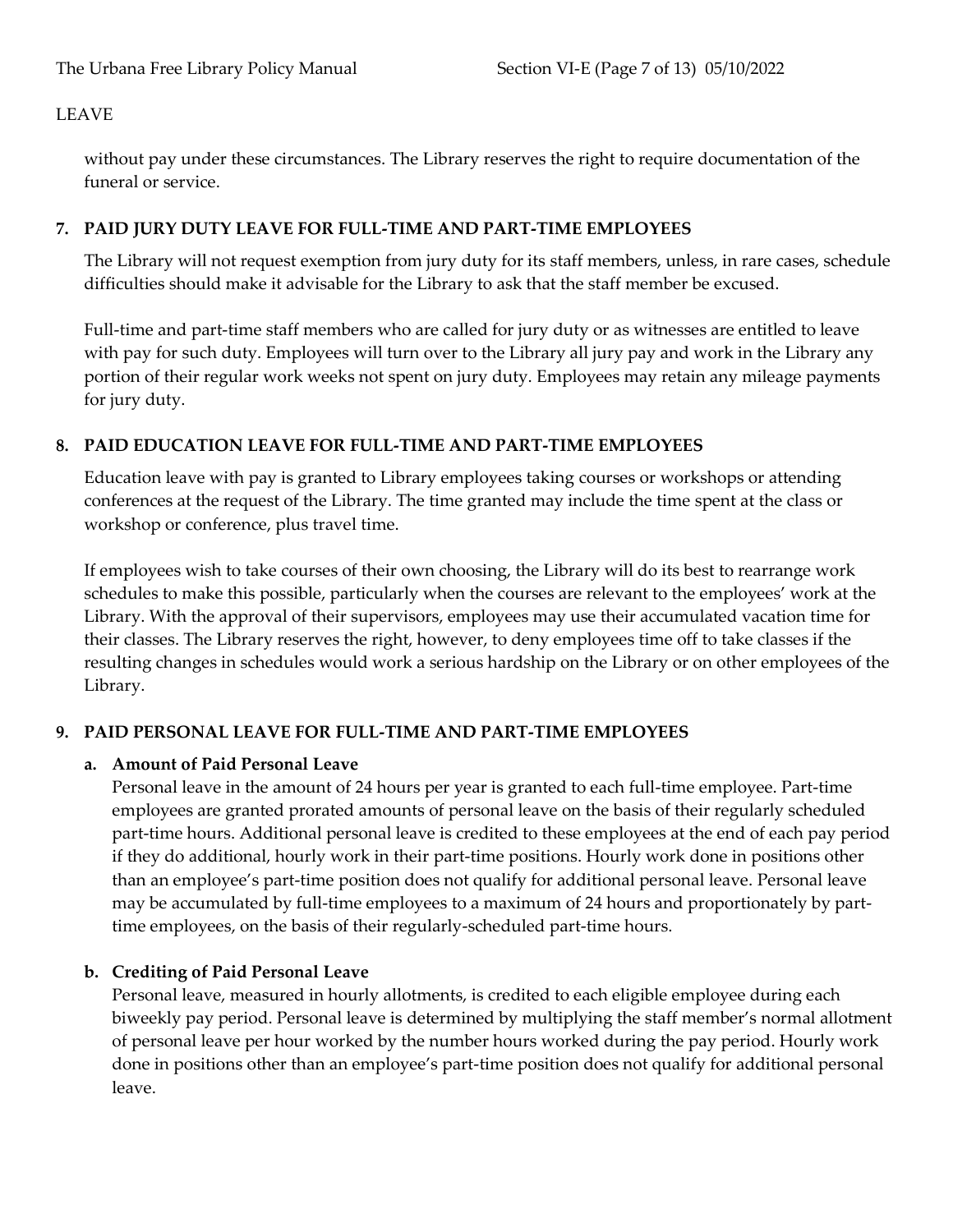# **c. Taking Paid Personal Leave**

Personal leave may be taken for any reason and is completely at the discretion of the individual staff member. However, staff members still must notify their supervisor of their intention to take personal leave prior to taking it.

Personal leave must be taken in multiples of quarter-hours.

# **10. LEAVE OF ABSENCE WITHOUT PAY FOR FULL-TIME AND PART-TIME EMPLOYEES**

### **a. About Leave Without Pay**

Full-time and part-time employees may be granted, at the discretion of the Executive Director, leave of absence without pay. Under leave without pay, the Library allows employees to take a greater amount of leave than they are entitled to under vacation, sick leave, parental leave, and personal leave. During these extended absences, the Library holds jobs open for employees, potentially replacing them with temporary employees until they return. Leave without pay is intended for major purposes only. Routine illness, travel, etc., are expected to be covered by leave with pay.

# **b. Limits on Leave Without Pay**

The Library limits leave without pay to very specific situations, each of which is discussed in detail below.

# **c. Leave Without Pay May Be Granted on the Following Basis**

- i. Use of accumulated leave with pay Employees must exhaust all applicable leave with pay before requesting leave without pay.
- ii. Accumulation of paid leave in anticipation of absences

Employees planning extensive absence from work—including professional activities, education, or travel—are expected to accumulate leave to reduce the total time off without pay as much as possible. As a general rule, when leave without pay has been scheduled, vacations of more than a couple of days will not be approved in the three months preceding leave.

iii. Advance arrangement for time of leave

With the exception of leave without pay for parental leave, extensive personal illness, or care of immediate family members with serious health conditions, all approved leave without pay is granted for specific limited times agreed upon in advance. The Library's limits on the duration of leave without pay are listed below. No leave—except as otherwise provided by law—may be taken for a period of more than one year. In many cases the Library has shorter limits. Employees may not return briefly to work and then reapply for voluntary leave without pay in order to extend their leave beyond the specified time limit.

# iv. Temporary, unpaid reductions in hours

As a general rule, requests by full-time and part-time staff to reduce hours on a temporary basis, particularly in the case of administrative and supervisory personnel, are not granted, except in the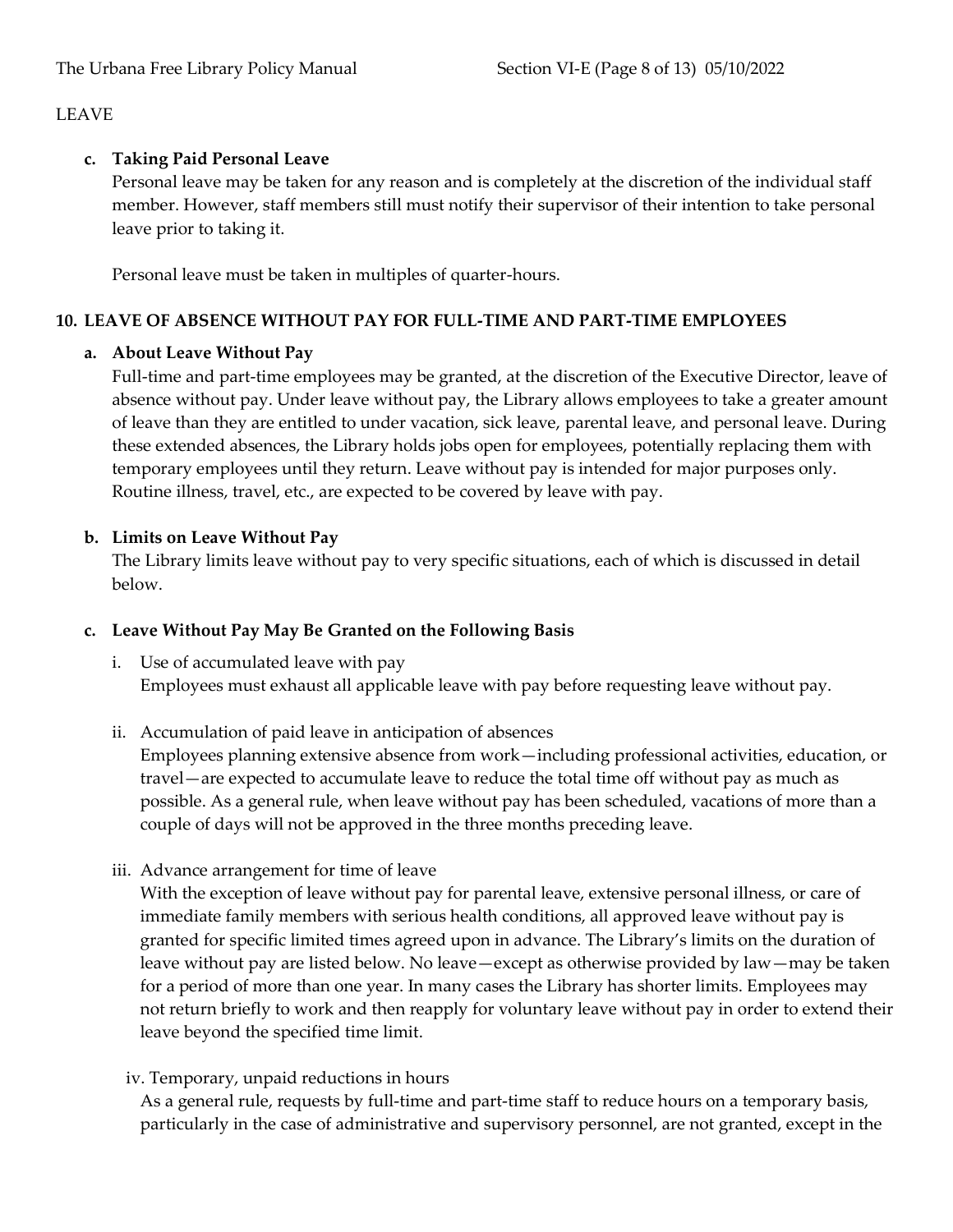case of parental leave, or for extensive personal illnesses or for care of immediate family members who have serious health conditions.

v. Family Medical Leave Act compliance

The Urbana Free Library is committed to ensuring full compliance with the Family and Medical Leave Act (FMLA) of 1993. The Library reserves the right to designate FMLA leave as appropriate to any eligible employee. To be eligible for FMLA, an employee must have worked for the Library for at least one year and have completed 1,250 hours over the 12 months prior to the commencement of the leave. The FMLA entitles eligible employees to take up to 12 weeks of paid or unpaid, job-protected leave in a 12-month period calculated as the 12-month period measured forward from the first date the employee takes FMLA leave for the following reasons:

- The birth or placement of a child for adoption or foster care.
- To care for an immediate family member (spouse, child, or parent) with a serious health condition.
- To take medical leave when the employee is unable to work because of their own serious health condition.

When a full-time and part-time benefitted employee is absent due to an FMLA-qualifying event, the Library continues to pay that employee's standard health insurance premium for employees who subscribe to health insurance through the Library.

[Please see the Family Medical Leave of Absence Procedure for detailed guidance on the administration of this benefit. The Library reserves the right to modify this policy and the procedure to comply with federal, state, or local law.]

The military family leave provisions of the Family and Medical Leave Act (FMLA) entitle eligible employees of covered employers to take FMLA leave for any "qualifying exigency" arising from the foreign deployment of the employee's spouse, child, or parent with the Armed Forces, or to care for a servicemember with a serious injury or illness if the employee is the servicemember's spouse, child, parent, or next of kin.

[Please see the Family Military Leave Procedure for detailed guidance on the administration of this benefit. The Library reserves the right to modify this policy and the procedure to comply with federal, state, or local law].

Leave for other purposes not covered by the FMLA—including professional activities, education, and travel—is given at the complete discretion of the Executive Director.

vi. Wage increases for employees on leave without pay

Employees who are absent six months or more on leave without pay are not eligible for step increases in wages during the year following their return with the exception of employees participating in military service. Employees absent less than six months are eligible for step increases.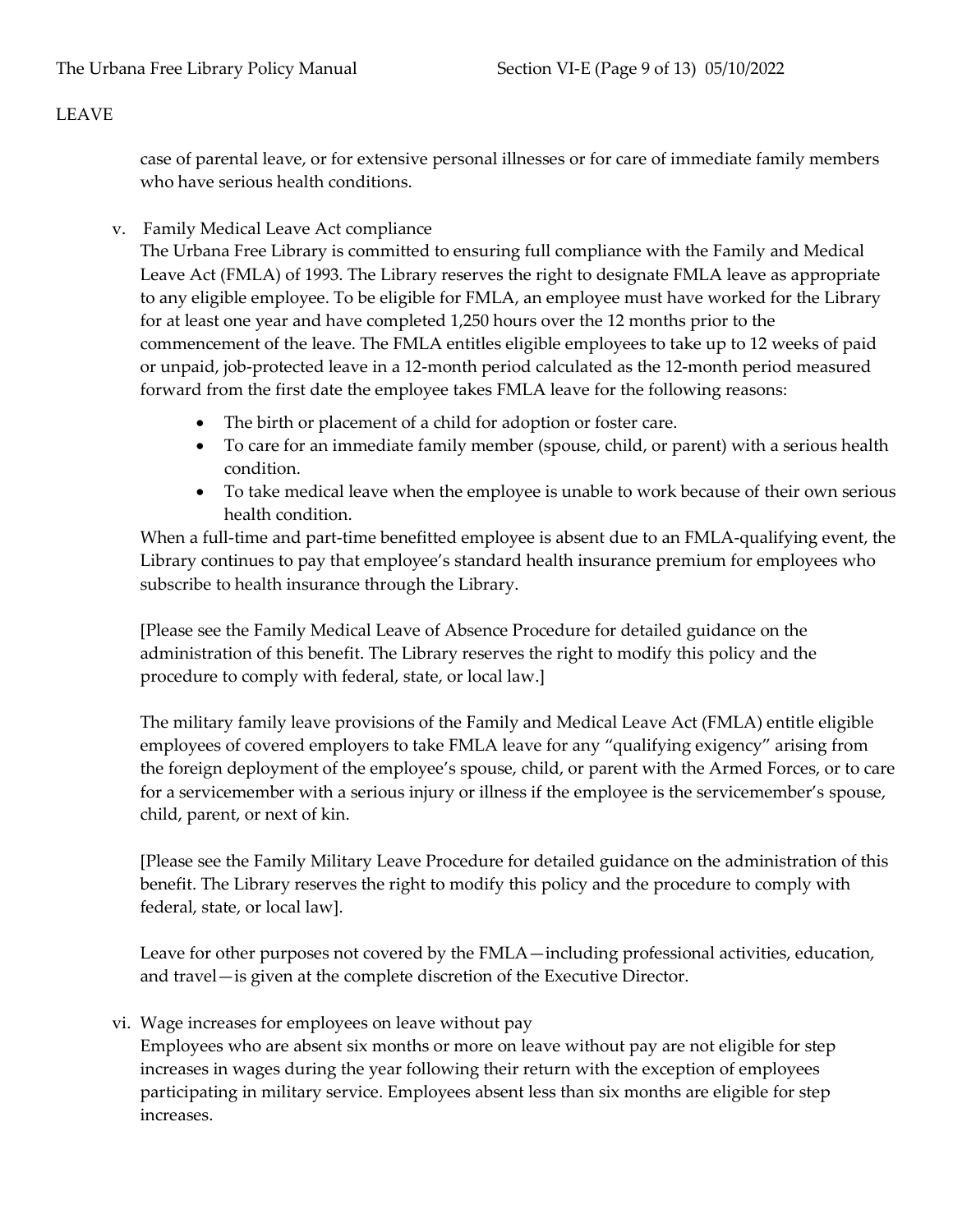# **d. Leave Without Pay May Be Granted for the Following Purposes**

i. Parental leave

Parental leave without pay is granted for a period of up to 4 work weeks beyond the 8 work weeks of paid parental leave for full- and part-time staff (see Section VI-E-5) within the first 12 months following the date of birth or adoption. Benefited staff must use up accumulated sick leave, vacation leave, and personal leave before taking parental leave without pay. For births without complications, with healthy mothers and babies, total leave is limited to 12 work weeks. If health issues occur during this period, additional leave may be taken.

- ii. Extensive personal illness
- iii. Care of immediate family members who have serious health conditions
- iv. Professional activities

Once vacation leave and personal leave have been exhausted, leave without pay may be granted for teaching, exchanges with librarians from other libraries, consulting, professional writing, or similar professional purposes.

Leave without pay for professional activities is given at the discretion of the Executive Director.

v. Education

The Library does not provide leave without pay for employees who are earning degrees unrelated to their current, full-time or part-time responsibilities at the Library, or who are taking courses in preparation for leaving the Library.

Leave without pay for education to improve an employee's performance on their current, full-time or part-time job may be granted, once vacation leave and personal leave have been exhausted.

Leave without pay for education is given at the discretion of the Executive Director. If this leave is taken at the specific request of the Library, requirements concerning the prior exhaustion of vacation leave and personal leave may be waived at the discretion of the Executive Director.

vi. Temporary active military duty

Staff members who are in the military reserve corps and are ordered to temporary active duty are granted leave in order to comply with the military situation. Wage adjustments are made to assure employees of income equal to their Library wages for periods up to 60 days of training or duty required by the United States Armed Forces. The Library will follow provisions outlined in the Illinois Service Member Employment and Reemployment Rights Act (330 ILCS 61/1-1 et seq.).

#### vii. Travel

The Library generally does not grant leave without pay for travel, unless involuntary hardship for staff members is involved.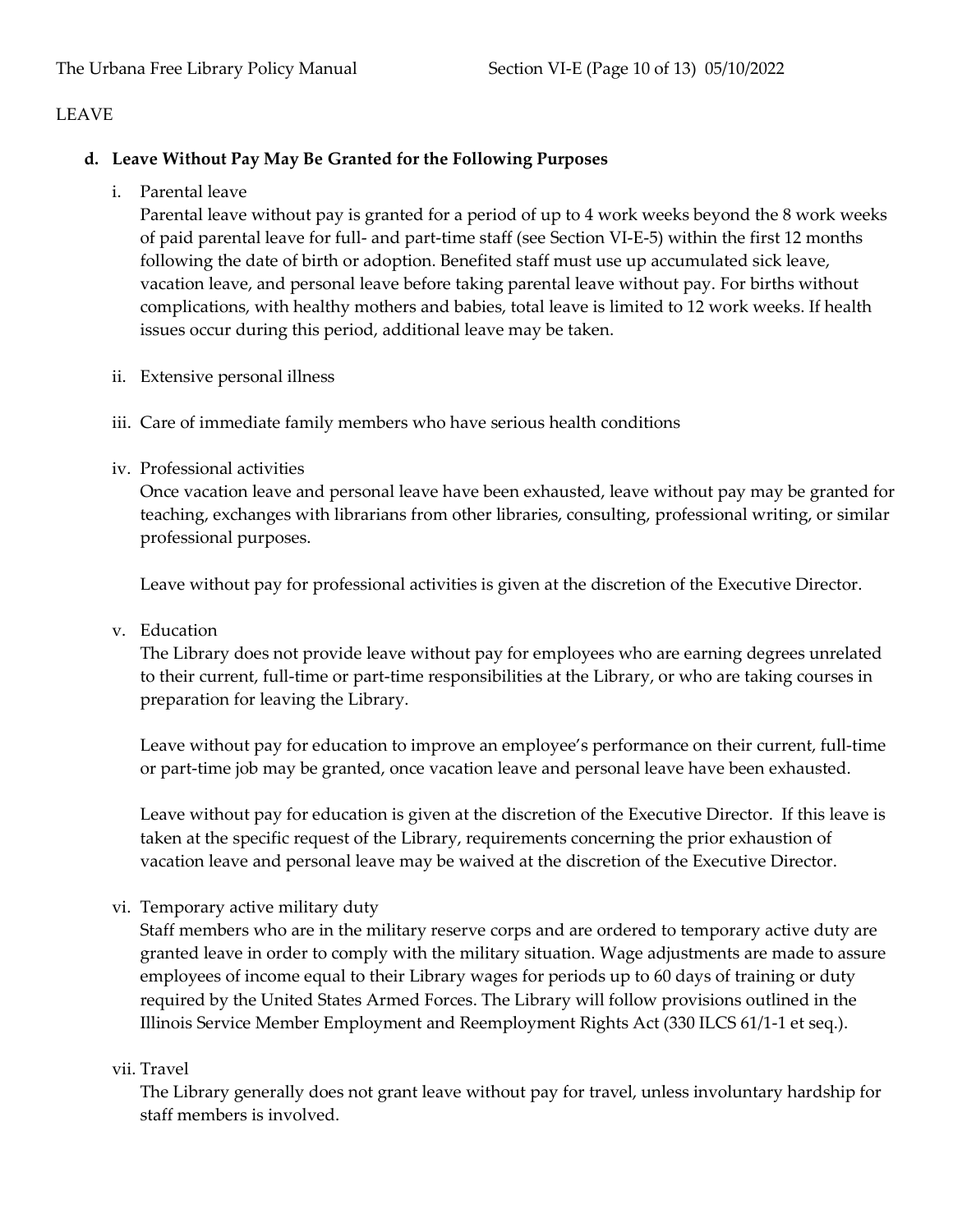All requests for travel leave without pay must be submitted to the Executive Director, who will decide on individual requests as they occur. For this reason, travel leave must be requested formally at least three months in advance.

Under no circumstances will leave without pay for travel be approved for a period longer than one month greater than the total required time away from the community, or for a period of longer than one year.

### **11. PAID BEREAVEMENT LEAVE FOR HOURLY EMPLOYEES**

Hourly employees are entitled to up to 3 consecutive working days of paid bereavement leave following the death of near relatives or persons in their households. See Section VI-E-12-e for unpaid bereavement leave. The Library reserves the right to require documentation of the funeral or service.

### **12. LEAVE OF ABSENCE WITHOUT PAY FOR HOURLY EMPLOYEES**

### **a. Intent of Leave Without Pay for Hourly Employees**

In determining whether to grant leave without pay to hourly employees, the Library is guided in general by the policy imposed on full-time or part-time staff members in comparable positions.

### **b. Requesting Leave Without Pay**

All extensive leaves of absence without pay for hourly employees—with the exception of leave for illness or death—must be requested in writing as early as possible, using a form provided by the Library. Although the Library will attempt to grant all reasonable leave requests, as outlined in this policy, no hourly job can be held open indefinitely.

Because of the nature of hourly employment, it may not be possible to grant leave and guarantee immediate reinstatement of all hours upon the employees' return. Details will be worked out between employees and their supervisors, consulting with the Executive Director.

#### **c. Vacation**

Hourly staff are entitled to take vacation without pay. All vacation times must be arranged in advance with the supervisor concerned. The Library tries to approve the vacation times requested by individual staff members, but it reserves the right to insure vacations are taken at times convenient to the Library. Supervisors are specifically instructed not to grant employees vacations that will leave units too shortstaffed to function effectively. Longer absences than those granted to full-time or part-time staff members in comparable positions should not be expected.

#### **d. Illness**

Hourly staff are granted sick leave without pay as needed beyond the paid sick leave outlined in Section VI-E-4, but continuous or repeated absences will force the Library permanently to reduce scheduled hours or dismiss the employee. The Library will make exceptions for hourly staff who are pregnant and may need continuous or repeated absences due to the pregnancy.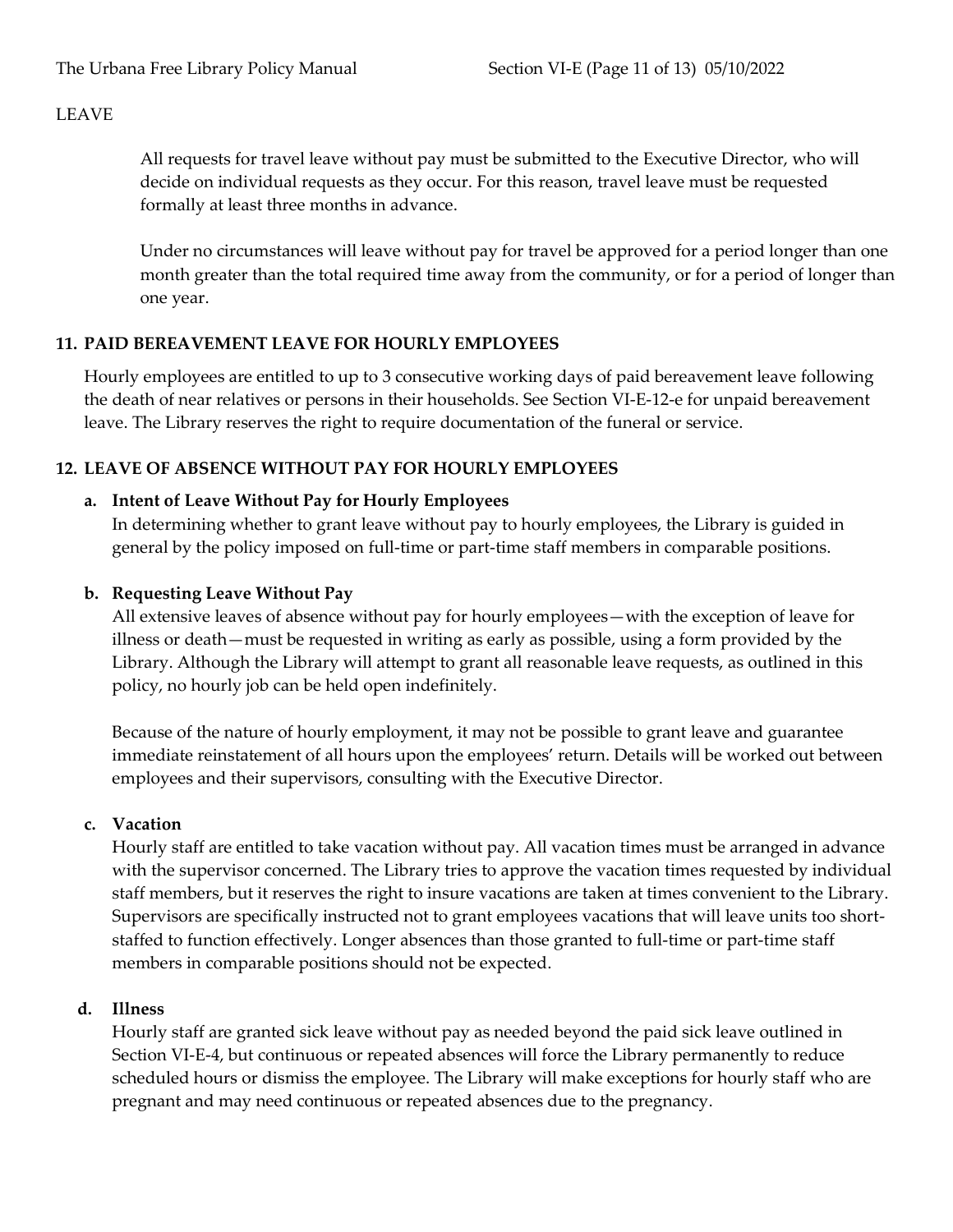# **e. Bereavement**

Leave is arranged with supervisors. A minimum of 14 consecutive calendar days without pay is guaranteed an hourly staff member in the case of the death of a near relative or person in the employee's household. The Library reserves the right to require documentation of the funeral or service.

# **f. Jury Duty**

The Library does not usually request jury duty exemptions for hourly staff members. As far as possible, the Library rearranges the schedules of hourly staff members called for jury duty to enable them to maintain their normal hours while serving on juries. If staff members are unable to maintain their normal hours, they may take leave without pay until their jury duty is over.

# **g. Education**

The Library does its best to arrange schedules to suit the needs of hourly employees taking classes, but the needs of the Library and of other employees must be taken into account, and it may be impossible for staff members to take the classes they want.

# h. **Parental Leave**

Parental leave without pay is granted to hourly staff members for a period of up to 56 consecutive calendar days following birth or adoption.

# **i. Leave for Temporary Active Military Service**

Hourly staff members who are in the military reserve corps and are ordered to temporary active duty are granted leave without pay in order to comply with the military situation.

# **j. Travel**

The Library generally does not grant leave without pay to hourly staff for travel beyond that authorized in Section VI-E-12-c. Individual decisions are made on a case-by-case basis, following the guidelines in Section VI-E-10-d-vii concerning extreme hardship.

# **13. REARRANGEMENT OF WORK SCHEDULES FOR OBSERVANCE OF RELIGIOUS HOLIDAYS**

Employees who wish to observe religious holidays not covered above are asked to notify their supervisors as early as possible, so that supervisors can rearrange work schedules as needed. This time off for religious holidays is provided by rearranging work schedules, and not by additional holiday leave with pay.

# **14. DISAGREEMENTS**

In the case of disagreements over the use of vacation and leave, and the allowance of leave without pay, the decision of the Executive Director is final.

This policy is subject to change at any time and in accordance with applicable law, or at the discretion of the Library Board.